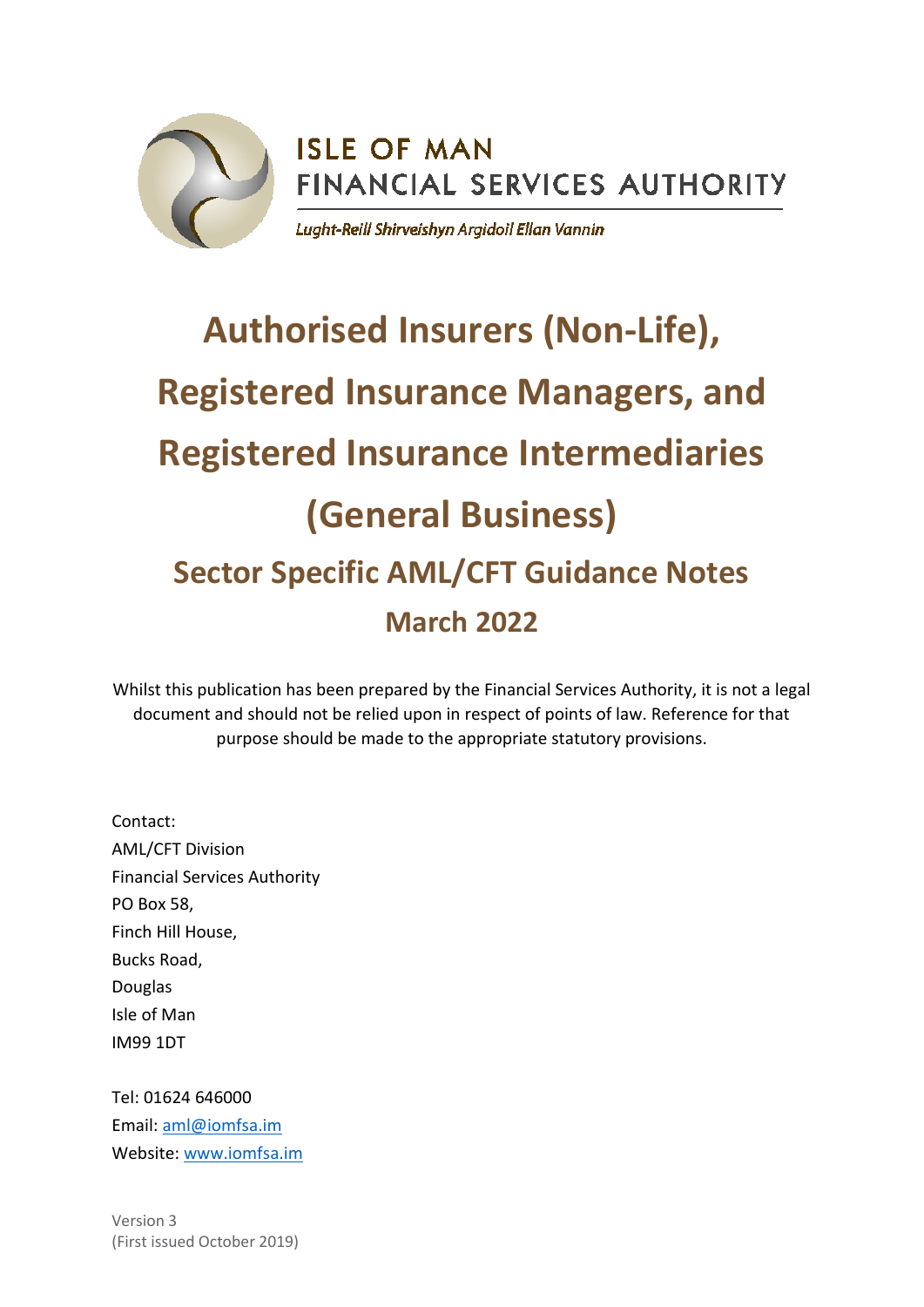## **Contents**

| 1.  |      |  |  |
|-----|------|--|--|
| 2.  |      |  |  |
|     | 2.1. |  |  |
| 3.  |      |  |  |
| 3.1 |      |  |  |
| 3.2 |      |  |  |
| 3.3 |      |  |  |
| 3.4 |      |  |  |
| 3.5 |      |  |  |
| 4.  |      |  |  |
| 5.  |      |  |  |
| 5.1 |      |  |  |
| 5.2 |      |  |  |
| 6.  |      |  |  |
| 7.  |      |  |  |
| 8.  |      |  |  |
| 9.  |      |  |  |
| 10. |      |  |  |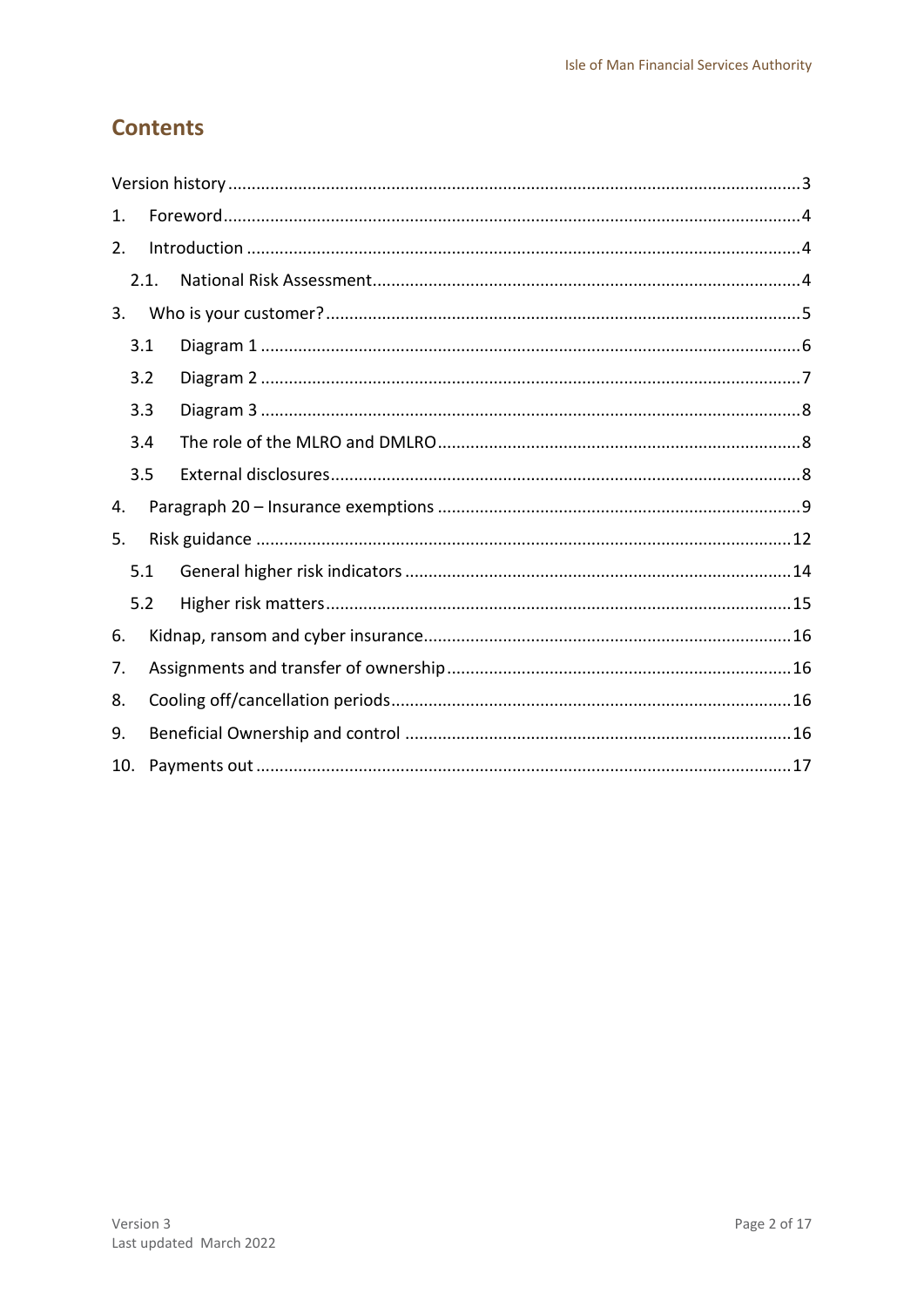## <span id="page-2-0"></span>**Version history**

| Version 2 (March 2020) | Updates made to links in relation to the<br>updated NRA                            |
|------------------------|------------------------------------------------------------------------------------|
| Version 3 (March 2022) | Updates to reflect changes to the main<br>structure of the AML/CFT Handbook        |
|                        | Updates to footnotes to include links in the<br>main body for consistency purposes |
|                        | 3 - further information added about who<br>the customer is                         |
|                        | 3.2 - information added about delegation                                           |
|                        | $3.4$ – section added about the role of the<br>Money Laundering Reporting Officer  |
|                        | 3.5 - section added about external<br>disclosures                                  |
|                        | 4 - information<br>added<br>about<br>risk<br>assessments                           |
|                        | information<br>added<br>about<br>$5 -$<br>risk<br>assessment requirements          |
|                        | 6 - section changed to 'Kidnap, ransom and<br>cyber insurance'                     |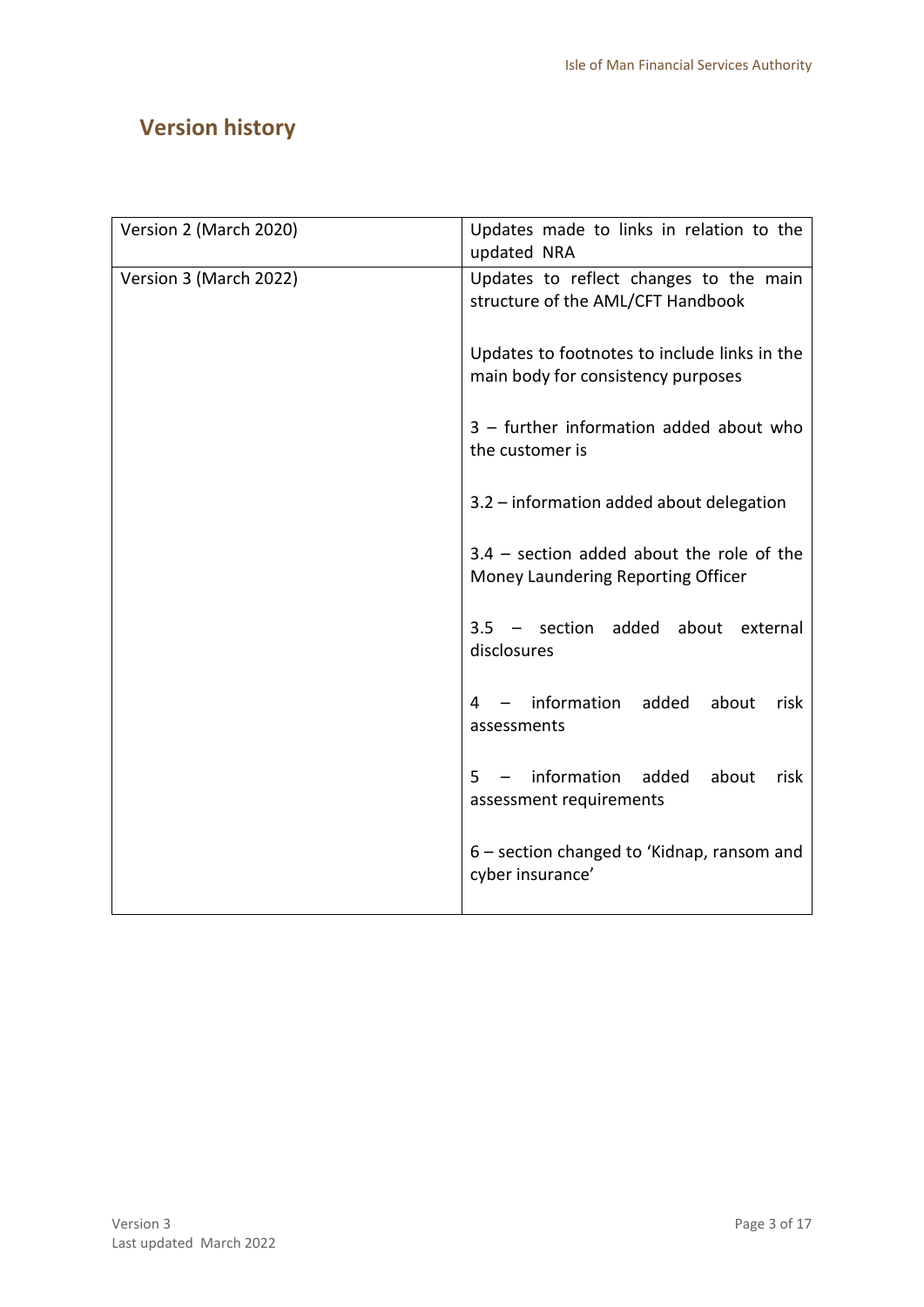## <span id="page-3-0"></span>**1. Foreword**

For the purposes of this sector specific guidance, "non-life" refers to the following:

- Authorised Insurers (businesses authorised under paragraph 8 of the Insurance Act 2008);
- Registered Insurance Managers (businesses registered under paragraph 25 of the Insurance Act 2008); and
- Registered Insurance Intermediaries (General Business) (businesses registered under paragraph 25 of the Insurance Act 2008).

Interpretation of these terms can be found in paragraph 54 of the Insurance Act 2008.

All legislation can be found at the Isle of Man Government's legislation [website.](https://legislation.gov.im/cms/)

## <span id="page-3-1"></span>**2. Introduction**

The purpose of this document is to provide some guidance specifically for the non-life insurance sector in relation to anti-money laundering and countering the financing of terrorism ("AML/CFT"). This document should be read in conjunction both with [the Anti-](https://www.iomfsa.im/amlcft/amlcft-requirements-and-guidance/)[Money Laundering and Countering the Financing of Terrorism Code 2019](https://www.iomfsa.im/amlcft/amlcft-requirements-and-guidance/) ("the Code") and the main body of the [AML/CFT Handbook](https://www.iomfsa.im/amlcft/amlcft-requirements-and-guidance/) ("the Handbook").

Though the guidance in the Handbook, and this sector specific guidance, is neither legislation nor constitutes legal advice, it is persuasive in respect of contraventions of AML/CFT legislation dealt with criminally, by way of civil penalty or in respect of the Authority's considerations of a relevant person's (as such a term is defined in paragraph 3 of the Code) regulatory / registered status and the fit and proper status of its owners and key staff where appropriate.

This document covers unique money laundering and financing of terrorism ("ML/FT") risks that may be faced by the sector and provides further guidance in respect of approaches to customer due diligence where it may vary across between sectors.

The Authority recommends that relevant persons familiarise themselves with these documents and other typology reports concerning the non-life insurance sector. Also, some case studies are included to provide context to the risks of the sector.

#### <span id="page-3-2"></span>**2.1. National Risk Assessment**

The Island's [National Risk Assessment](https://www.gov.im/about-the-government/departments/cabinet-office/national-risk-assessment/) ("NRA") was published in 2015 and was updated in 2020. Insurers must ensure their business risk assessment (and customer risk assessments where necessary) take into account any relevant findings of the NRA.

In relation to the main vulnerability of the sector, there is a risk that corporate structures may be established in order to channel funds to disguise their original source. The NRA sets out the main risks and vulnerabilities in detail.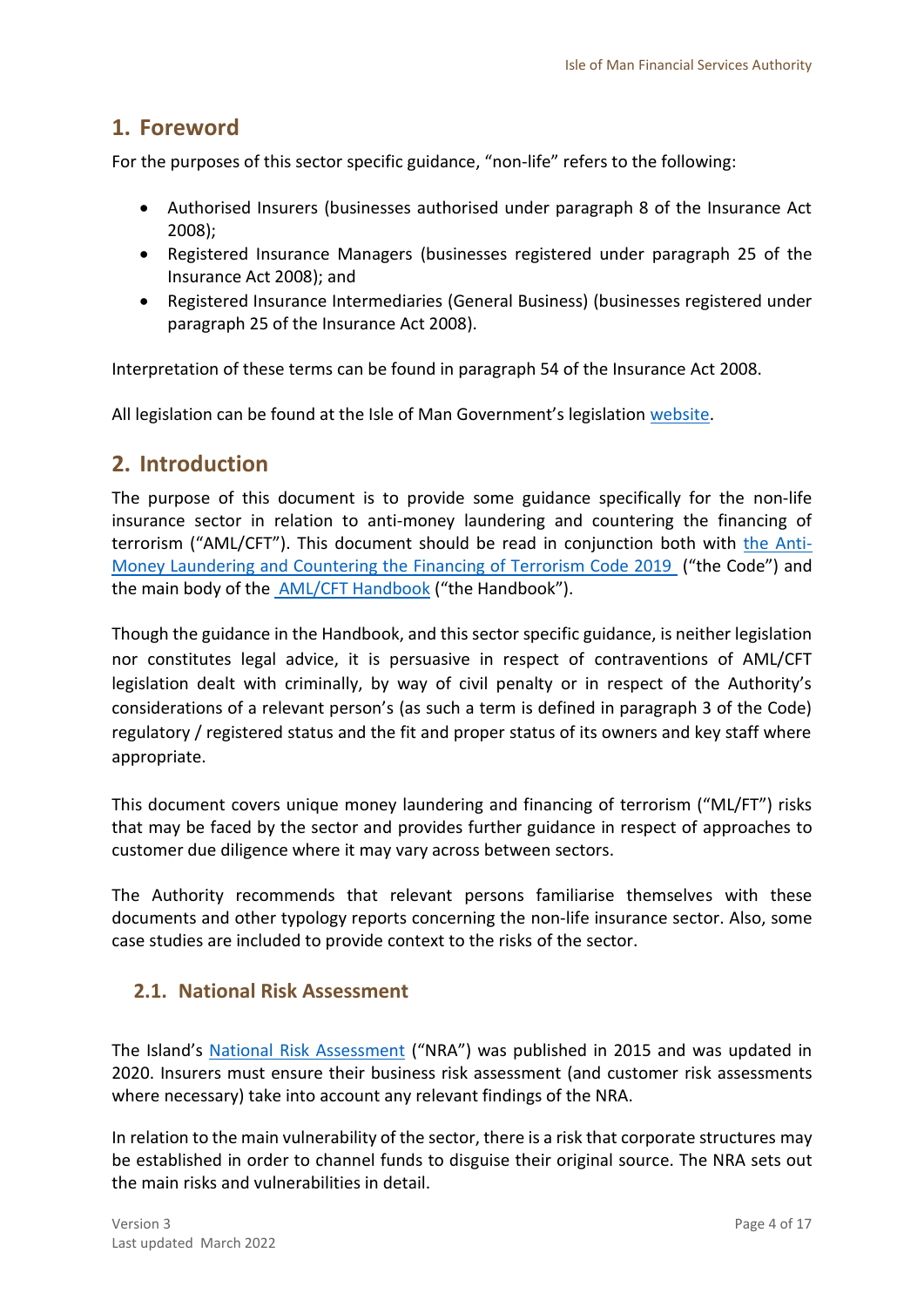Overall, after applying consideration of the control and other preventative measures in place and nature of the sector the non-life sector is assessed as having a medium low level of vulnerability for ML and TF.

## <span id="page-4-0"></span>**3. Who is your customer?**

Each relevant person must comply with the requirements of Part 3 of the Code and undertake business and technology risk assessments of their own business as well as customer risk assessments for each of their customers.

Broadly, a relevant person's customer is who they are contracting with<sup>1</sup> (which in relation to insurance companies will include policy holders), considering the definitions of "customer" and "business relationship" included in paragraph 3 of the Code. Relevant persons must also consider the requirements of paragraph 12(2)(b) of the Code and determine whether their customer is acting on behalf of another person, and if so identify that other person and take reasonable measures to verify that other person's identity using reliable, independent source documents, data or information. Further guidance regarding identifying who is the customer for different types of business can be found below.

As per paragraph 6 of the Code, customer risk assessments must be carried out for every customer. Guidance in relation to conducting risk assessments is provided in chapter 3 of the Handbook.

The diagrams below may assist in assessing who is your customer in this sector.

-

 $1$  As discussed in section 5 of this document, there may be a need to look through arrangements to consider the specific activity being insured.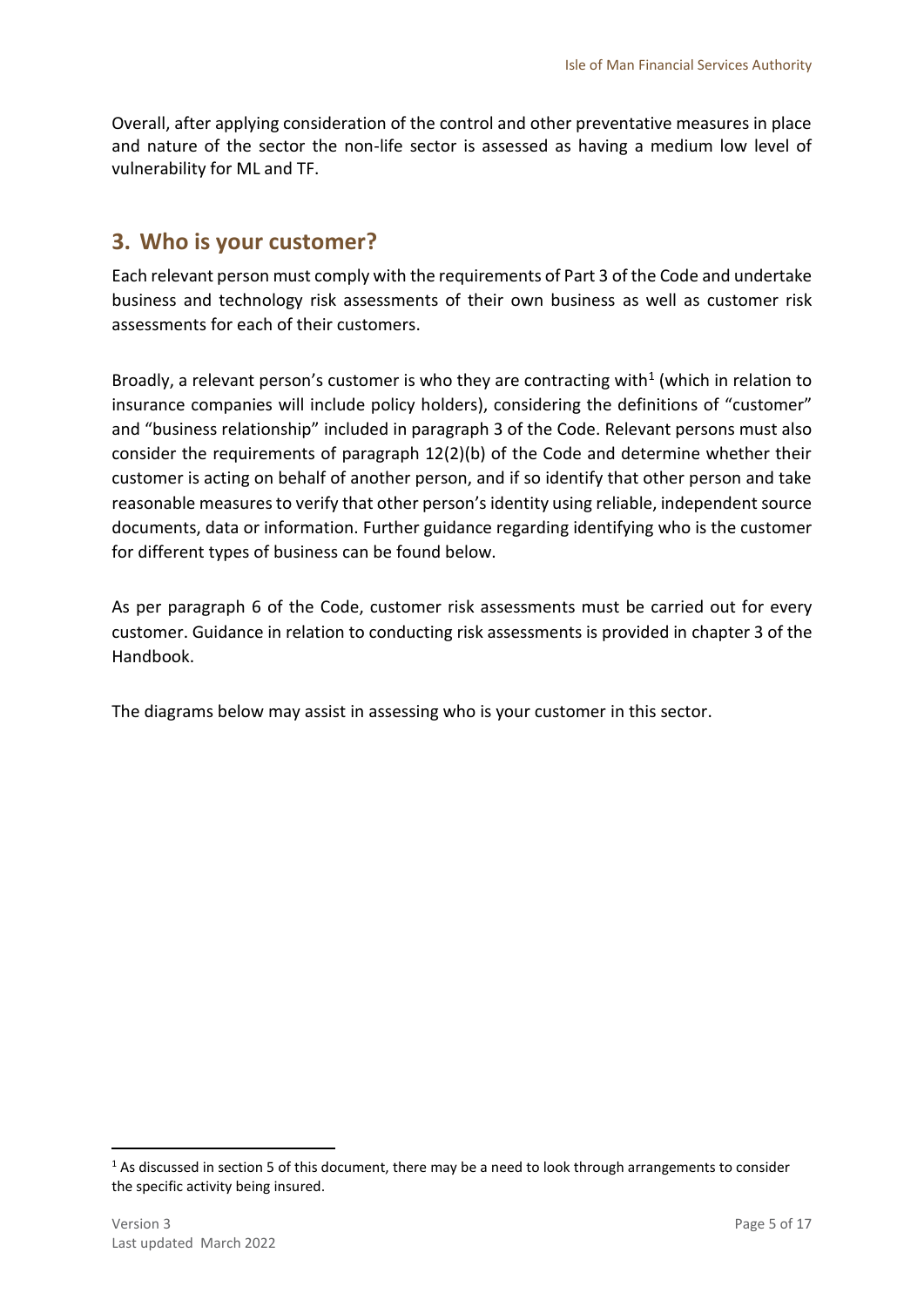#### <span id="page-5-0"></span>**3.1Diagram 1**

Self-managed authorised insurer – a relevant person

Must undertake a business risk assessment of its own activities, as per paragraph 5 of the Code.

Must undertake a technology risk assessment of its own activities, as per paragraph 7 of the Code.



Customer—the person the authorised insurer provides insurance to

 The authorised insurer must undertake a customer risk assessment for each of its customers, as per Paragraph 6 of the Code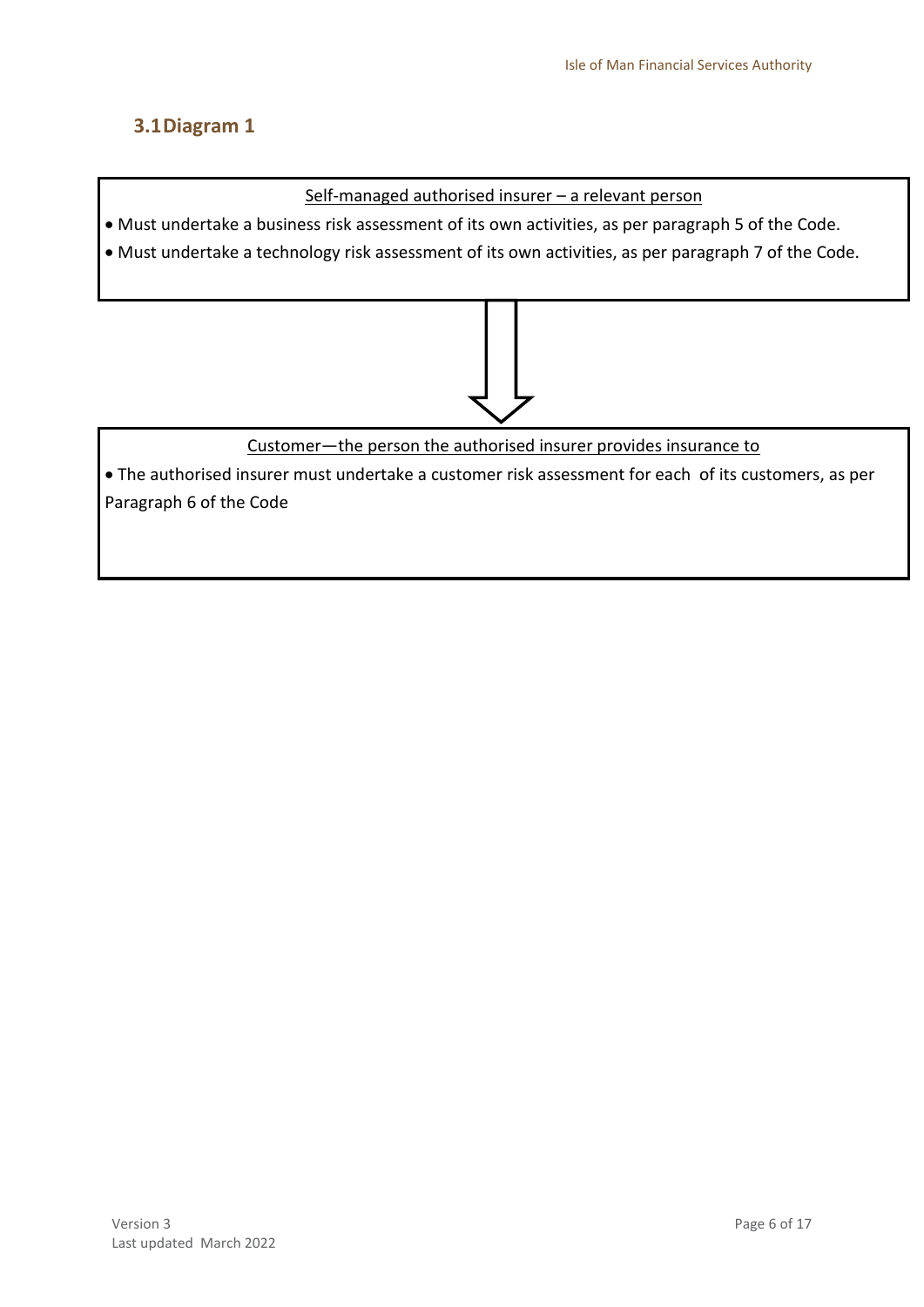#### <span id="page-6-0"></span>**3.2Diagram 2**



paragraph 6 of the Code

In practice a managed authorised insurer will delegate the majority (if not all) of AML/CFT activities to its registered insurance manager; however, the authorised insurer must understand and document what services the insurance manager is, and more importantly is not, providing in relation to the authorised insurer's obligations under the Code. This should be considered at the outset of the relationship and be included as part of the agreement between the authorised insurer and insurance manager. The services/document should also be reviewed on a regular basis.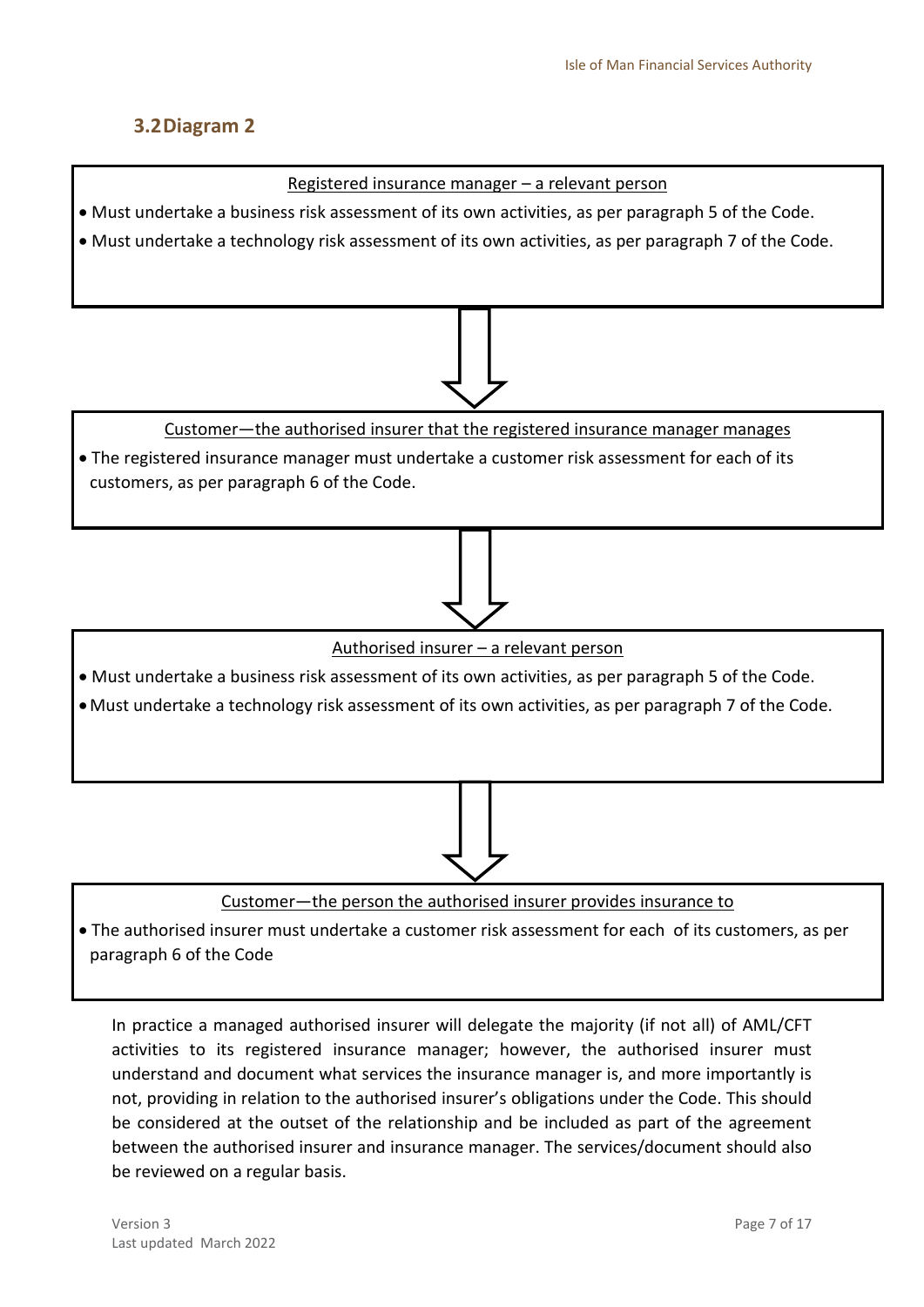#### <span id="page-7-0"></span>**3.3Diagram 3**

#### Registered general insurance broker

- Must undertake a business risk assessment of its own activities, as per paragraph 5 of the Code.
- Must undertake a technology risk assessment of its own activities, as per paragraph 7 of the Code.

Customer— the person the registered general insurance broker is arranging general insurance contracts for

 The registered general insurance broker must undertake a customer risk assessment for each of its customers, as per paragraph 6 of the Code.

## <span id="page-7-1"></span>**3.4 The role of the MLRO and DMLRO**

Both the authorised insurer and the insurance manager, as relevant persons for the purposes of the Code, must appoint a Money Laundering Reporting Officer ("MLRO") and Deputy Money Laundering Reporting Officer ("DMLRO") as per paragraphs 23 and 24 of the Code, to exercise the reporting functions under paragraphs 25 and 27 of the code. They must both, establish, record, maintain and operate appropriate reporting procedures and controls to enable internal and external disclosures to be made.

The authorised insurer, and the insurance manager (where applicable), can meet their obligations in relation to the reporting procedures of the MLRO by:

- implementing the procedures and controls directly; or
- if the authorised insurer has no executive staff and the administration of its customers is undertaken by the insurance manager, the authorised insurer will be considered compliant with the Code if it has formally delegated the activity to the insurance manager by way of an agreement or other evidence of mutual agreement of the arrangements by both parties.

#### <span id="page-7-2"></span>**3.5 External disclosures**

For the avoidance of doubt, both the authorised insurer and the insurance manager are required to make an external disclosure where an insurance manager is providing services to an authorised insurer and the insurance manager detects suspicious activity in relation to the authorised insurer's customer. In practice the insurance manager may be providing all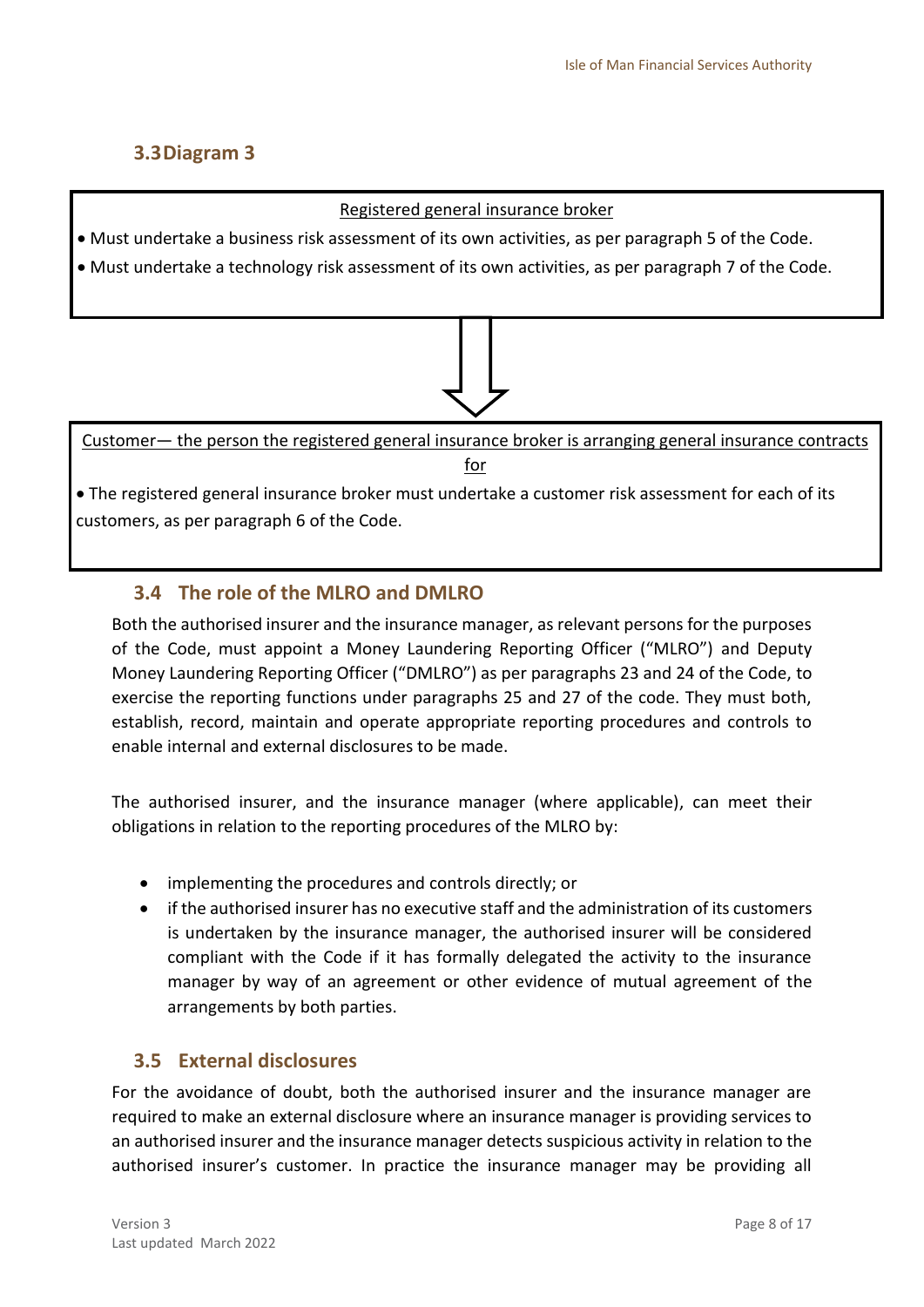services to the authorised insurer, including the MLRO; in these cases it is acceptable for one external report to be submitted on behalf of both the authorised insurer and the insurance manager. In such circumstances the external disclosure should clearly state in the grounds section that it is being made on behalf of both the authorised insurer and the insurance manager.

Where a managed authorised insurer detects suspicious activity by or within the insurance manager, and the insurance manager provides the manager authorised insurer's MLRO, this suspicion should be reported by the managed authorised insurer directly to the IOMFIU.

Reporting of external disclosures is through the Themis system; Themis is also used by the IOMFIU for disseminating information and serving notices. Therefore, all relevant persons should be registered on Themis.

## <span id="page-8-0"></span>**4. Paragraph 20 – Insurance exemptions**

| 20 Insurance |                                                                                                                                                                                                                                                                                                                         |                                                                                                                                                                                                           |  |
|--------------|-------------------------------------------------------------------------------------------------------------------------------------------------------------------------------------------------------------------------------------------------------------------------------------------------------------------------|-----------------------------------------------------------------------------------------------------------------------------------------------------------------------------------------------------------|--|
| (1)          | This paragraph applies to $-$                                                                                                                                                                                                                                                                                           |                                                                                                                                                                                                           |  |
|              | (a)                                                                                                                                                                                                                                                                                                                     | an insurer; and                                                                                                                                                                                           |  |
|              | (b)                                                                                                                                                                                                                                                                                                                     | an insurance intermediary.                                                                                                                                                                                |  |
| (2)          | An insurer or insurance intermediary need not comply with Part 4 if the contract of<br>insurance is a contract where $-$                                                                                                                                                                                                |                                                                                                                                                                                                           |  |
|              | (a)                                                                                                                                                                                                                                                                                                                     | the annual premium is less than $£1,000$ or the single premium, or<br>series of linked premiums, is less that €2,500; or                                                                                  |  |
|              | (b)                                                                                                                                                                                                                                                                                                                     | there is neither a surrender value nor a maturity (for example, term<br>insurance).                                                                                                                       |  |
| (3)          | In respect of a contract of insurance satisfying sub-paragraph (2) an insurer or<br>insurance intermediary may, having paid due regard to the risk of ML/FT, consider<br>it appropriate to comply with Parts 4 and 5 (if applicable) but to defer such<br>compliance unless a claim is made or the policy is cancelled. |                                                                                                                                                                                                           |  |
| (4)          | $If -$<br>(a)                                                                                                                                                                                                                                                                                                           | a claim is made under a contract of insurance that has neither a<br>surrender value nor a maturity value (for example on the occurrence<br>of an insured event); and                                      |  |
|              | (b)                                                                                                                                                                                                                                                                                                                     | the amount of the settlement is greater than $£2,500$ ,                                                                                                                                                   |  |
|              |                                                                                                                                                                                                                                                                                                                         | the insurer or insurance intermediary must identify the customer or<br>claimant and take reasonable measures to verify the identity using<br>reliable, independent source documents, data or information. |  |
| (5)          |                                                                                                                                                                                                                                                                                                                         | An insurer or insurance intermediary need not comply with sub-paragraph (4) if a<br>settlement of the claim is to $-$                                                                                     |  |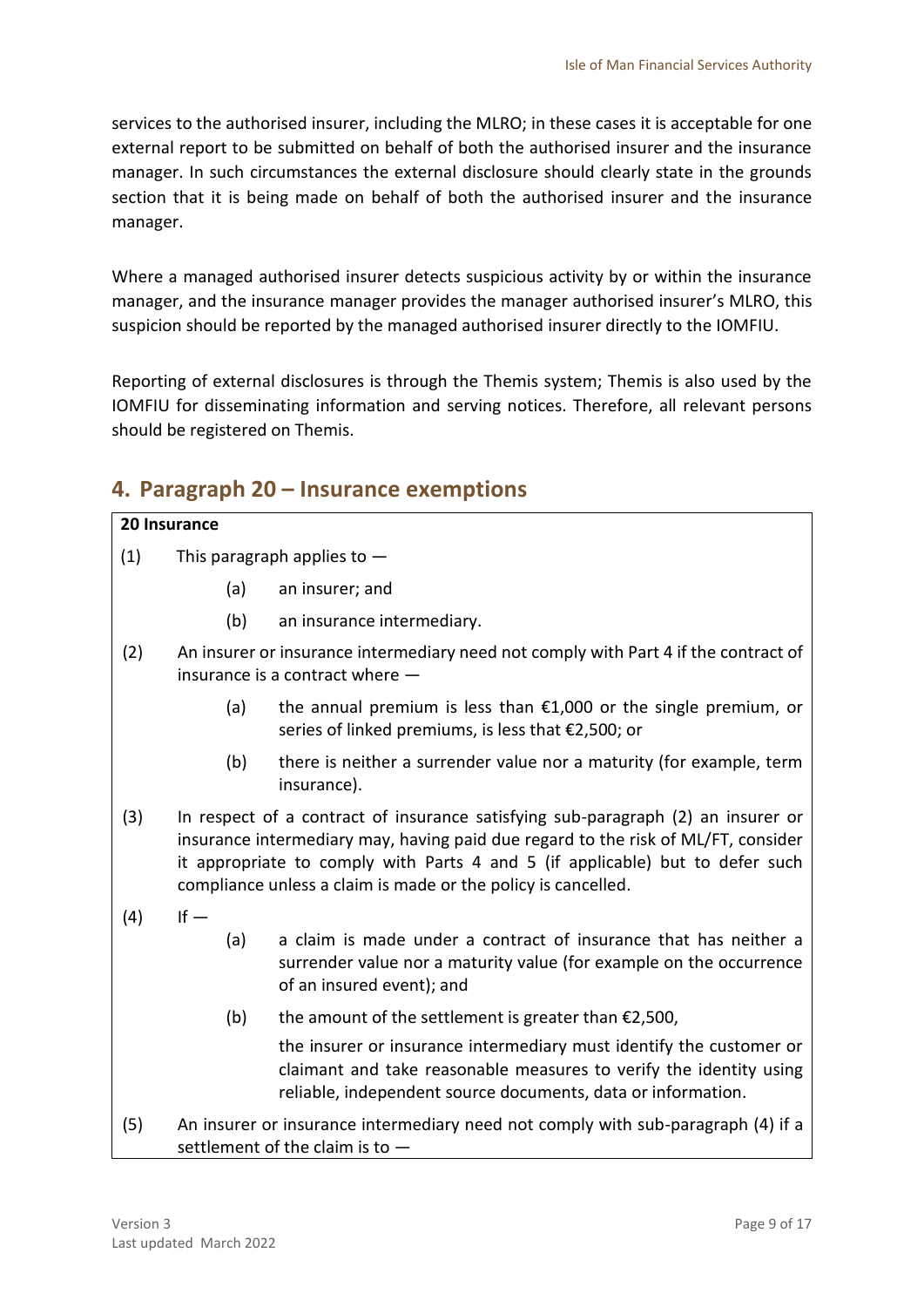|     |                                                                                                                                          | (a) | a third party in payment for services provided (for example to a<br>hospital where health treatment has been provided);            |
|-----|------------------------------------------------------------------------------------------------------------------------------------------|-----|------------------------------------------------------------------------------------------------------------------------------------|
|     |                                                                                                                                          | (b) | a supplier for services or goods; or                                                                                               |
|     |                                                                                                                                          | (c) | the customer where invoices for services or goods have been provided<br>to the insurer or insurance intermediary,                  |
|     |                                                                                                                                          |     | and the insurer or insurance intermediary believes the services or goods to<br>have been supplied in respect of the insured event. |
| (6) | $If -$                                                                                                                                   |     |                                                                                                                                    |
|     |                                                                                                                                          | (a) | a contract of insurance is cancelled resulting in the repayment of<br>premiums; and                                                |
|     |                                                                                                                                          | (b) | the amount of the settlement is greater that $\epsilon$ 2,500,                                                                     |
|     |                                                                                                                                          |     | the insurer or insurance intermediary, must comply with Parts 4 and<br>5 (if applicable).                                          |
| (7) | Sub-paragraphs (2), (3) and (5) do not apply if $-$                                                                                      |     |                                                                                                                                    |
|     |                                                                                                                                          | (a) | the customer is assessed as posing a higher risk of ML/FT; or                                                                      |
|     |                                                                                                                                          | (b) | the insurer or insurance intermediary has identified any suspicious<br>activity.                                                   |
| (8) | If the insurer or insurance intermediary has identified any suspicious activity the<br>relevant person must make an internal disclosure. |     |                                                                                                                                    |

Paragraph 20 of the Code allows an insurer or insurance intermediary to either not undertake the requirements of Parts 4 and 5 of the Code (if applicable) or to defer such compliance provided certain criteria are met. The insurer must ensure appropriate monitoring takes place where any exemptions are used so that they are able to identify if these criteria are no longer being met.

Paragraph 20 only exempts an insurer or insurance intermediary from the requirements of Parts 4 and 5 of the Code (if applicable). The requirement under paragraph 6 of the Code to conduct a risk assessment for each customer always applies, although the Authority does recognise that relevant persons utilising the concession provided by paragraph 20 will have less detailed customer information upon which to base their risk assessments. Paragraph 6 includes the requirement for relevant persons to consider the risk factors included in paragraph 15(5) and (7) of the Code, which includes (at 15(7)(e)) consideration that a business relationship or occasional transaction with a politically exposed person ("PEP") may pose a higher risk of ML/FT. Relevant persons may be able to identify that their customer or prospective customer is a PEP without carrying out the screening required by paragraph 14 (which is in Part 5 of the Code), and if this is the case the individual's PEP status must be considered as part of the customer risk assessment.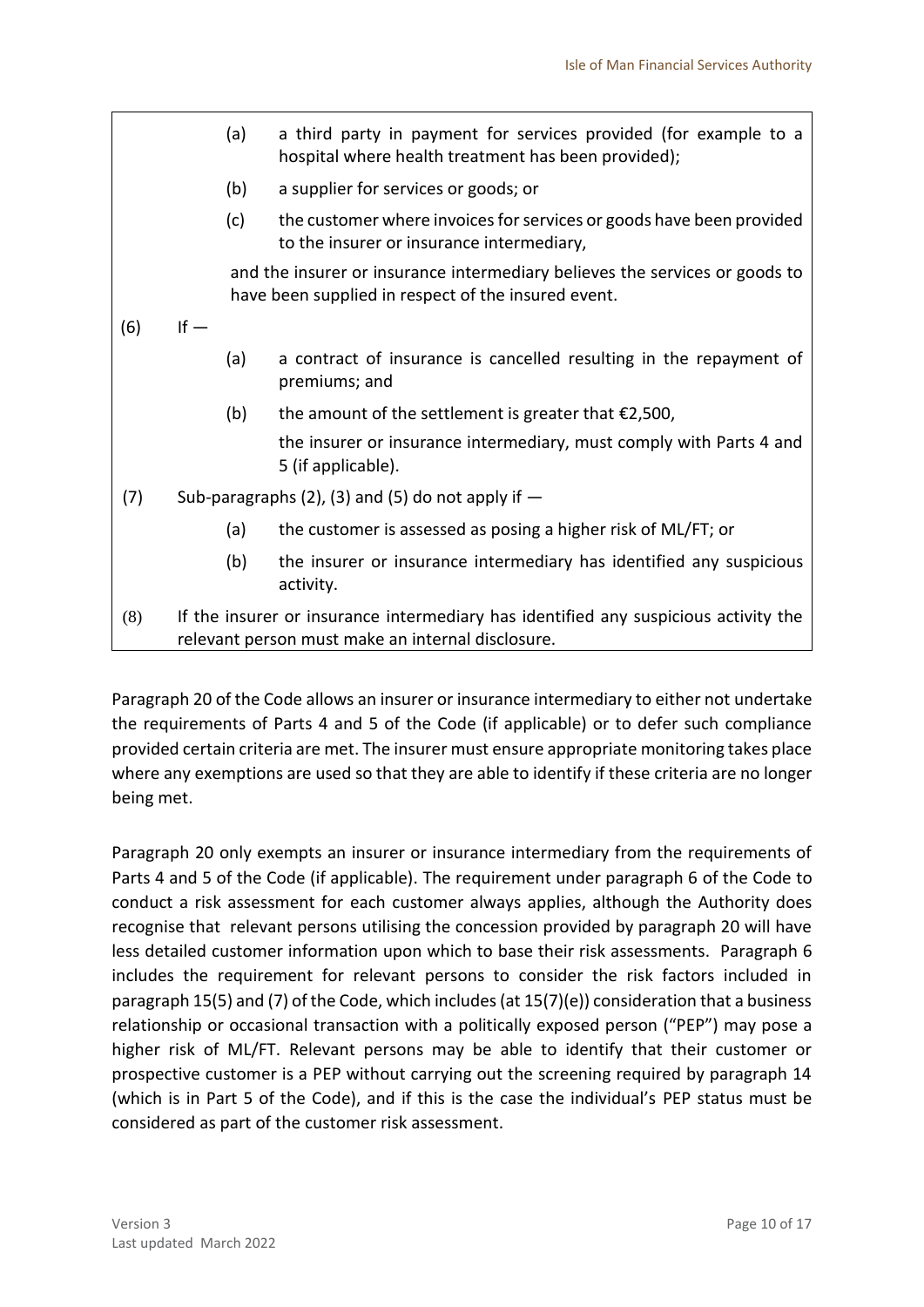| Type of business                                                                                       | What CDD is required?                                                                                                                                                                                                                                                                                                                                                                                                                                    |
|--------------------------------------------------------------------------------------------------------|----------------------------------------------------------------------------------------------------------------------------------------------------------------------------------------------------------------------------------------------------------------------------------------------------------------------------------------------------------------------------------------------------------------------------------------------------------|
| Annual single premium is less than<br>€1,000<br>or<br>Series of linked premiums is less<br>than €2,500 | Could use paragraph 20(2) and not comply<br>$\bullet$<br>with Part 4 (apart from paragraph 13)<br>Could use paragraph 20(3) and<br>defer<br>compliance with Parts 4 and 5 unless a claim<br>is made or the policy is cancelled<br>Can't use paragraph 20(2) or (3) if the<br>customer is assessed as posing a higher risk of<br>ML/FT<br>Can't use paragraph 20(2) or (3) if suspicious<br>$\bullet$<br>activity is identified                           |
| Annual single premium is more<br>than €1,000<br>or<br>Series of linked premiums is more<br>than €2,500 | Paragraph 20 does not apply and Parts 4 and<br>$\bullet$<br>5 (if applicable) must be complied with in full                                                                                                                                                                                                                                                                                                                                              |
| No surrender or maturity value                                                                         | Could use paragraph 20(2) and not comply<br>$\bullet$<br>with Part 4 (apart from paragraph 13)<br>Could use paragraph 20(3) and<br>defer<br>$\bullet$<br>compliance with Parts 4 and 5 unless a claim<br>is made or the policy is cancelled<br>Can't use paragraph 20(2) or (3) if the<br>$\bullet$<br>customer is assessed as posing a higher risk of<br>ML/FT<br>Can't use paragraph 20(2) or (3) if suspicious<br>$\bullet$<br>activity is identified |
| Surrender value or maturity value                                                                      | Paragraph 20 does not apply and Parts 4 and<br>5 (if applicable) must be complied with in full                                                                                                                                                                                                                                                                                                                                                           |

| Type of payment                                                                                                                                  | What CDD is required?                                                                                                                                                                                                                                                   |
|--------------------------------------------------------------------------------------------------------------------------------------------------|-------------------------------------------------------------------------------------------------------------------------------------------------------------------------------------------------------------------------------------------------------------------------|
| Amount of settlement of less than<br>€2,500<br>under a contract of<br>insurance that has neither a<br>surrender value nor a maturity<br>value    | No CDD is required to be undertaken, as per<br>$\bullet$<br>paragraph 20(4)<br>Can't use paragraph 20(4) if the customer is<br>$\bullet$<br>assessed as posing a higher risk of ML/FT<br>Can't use paragraph 20(4) if suspicious activity<br>$\bullet$<br>is identified |
| Amount of settlement of more<br>than $£2,500$ under a contract of<br>insurance that has neither<br>่ล<br>surrender value nor a maturity<br>value | CDD is required to be undertaken, as per<br>$\bullet$<br>paragraph 20(4)                                                                                                                                                                                                |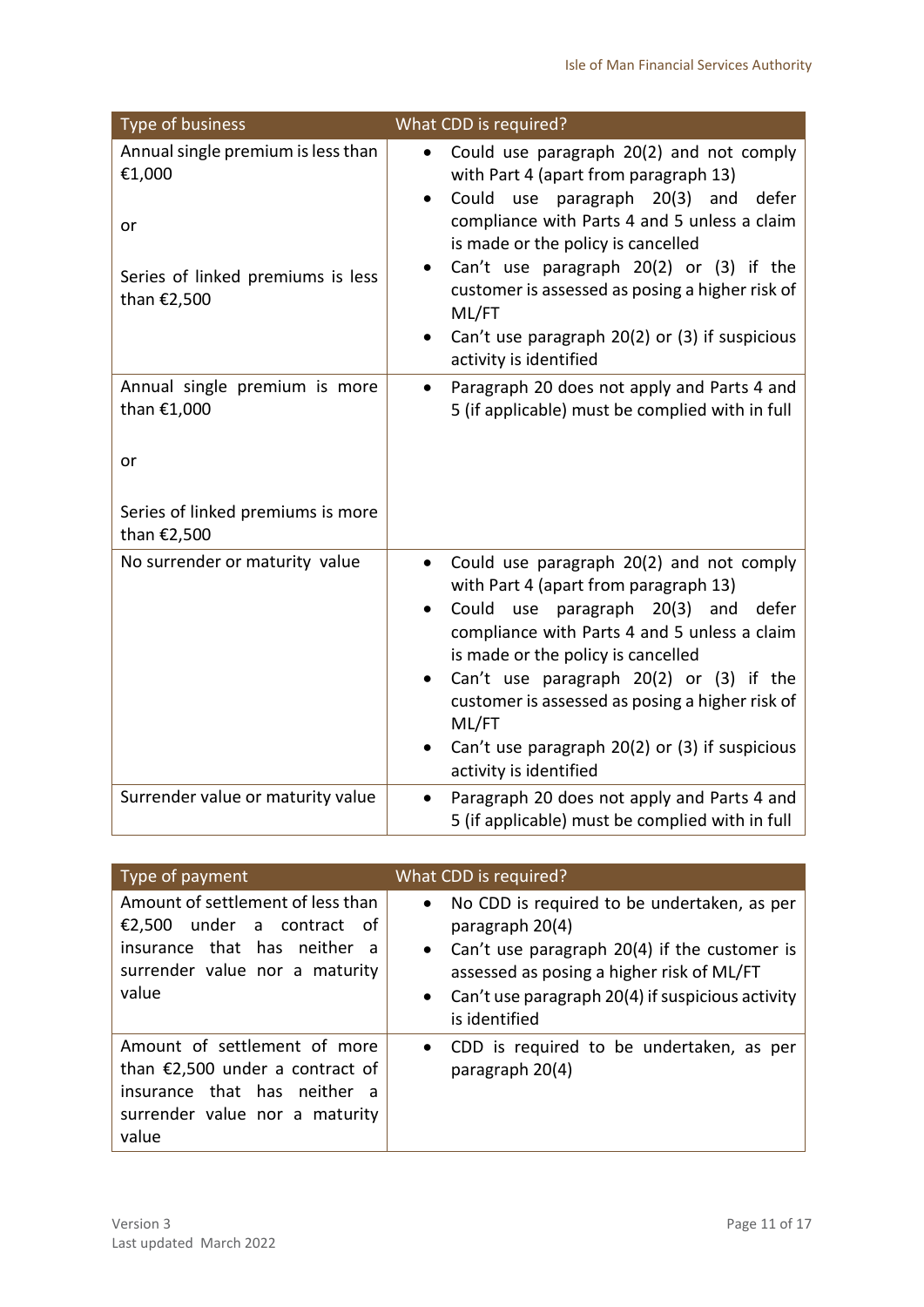| Settlement paid to:<br>(a) A third party in payment<br>for services provided;<br>(b) A supplier for services or<br>goods; or<br>The<br>customer where<br>(C)<br>invoices for services or<br>goods have been provided | No CDD is required to be undertaken, as per<br>$\bullet$<br>paragraph 20(5)<br>Can't use paragraph 20(5) if the customer is<br>$\bullet$<br>assessed as posing a higher risk of ML/FT<br>Can't use paragraph 20(5) if suspicious activity<br>$\bullet$<br>is identified |
|----------------------------------------------------------------------------------------------------------------------------------------------------------------------------------------------------------------------|-------------------------------------------------------------------------------------------------------------------------------------------------------------------------------------------------------------------------------------------------------------------------|
| Cancellation of a contract of<br>insurance resulting in an amount<br>of settlement of less than $£2,500$                                                                                                             | No CDD is required to be undertaken, as per<br>$\bullet$<br>paragraph 20(6)<br>Can't use paragraph 20(6) if the customer is<br>assessed as posing a higher risk of ML/FT<br>Can't use paragraph 20(6) if suspicious activity<br>is identified                           |
| Cancellation of a contract of<br>insurance resulting in an amount<br>of settlement of more than $£2,500$                                                                                                             | Parts 4 and 5 (if applicable) must be complied<br>$\bullet$<br>with, as per paragraph 20(6)                                                                                                                                                                             |

Where the customer has been assessed as posing a higher risk of ML/FT paragraph 20(7) of the Code disapplies paragraphs 20(2), (3) and (5), which give the exemptions. Therefore, the insurer or insurance intermediary must undertake the requirements of Part 4 and 5 of the Code and cannot defer them.

If there is suspicious activity identified, the concession no longer applies, an internal disclosure must be made and the insurer or insurance intermediary must undertake the requirements of Part 4 of the Code. Also, ECDD should be undertaken in line with paragraph 15, unless the insurer or insurance intermediary reasonably believes conducting ECDD will tip off the customer.

## <span id="page-11-0"></span>**5. Risk guidance**

The Code mandates that a number of risk assessments are completed –

- a business risk assessment (paragraph 5)
- a customer risk assessment (paragraph 6)
- a technology risk assessment (paragraph 7)

These are key mandatory requirements under the Code, and need to contain detailed evidence to show the relevant person knows the risks faced and how the relevant person considered those risks as well as their mitigation. They are vital elements to show how a relevant person meets their Code obligations to try to prevent money laundering or terrorist financing being effected through their business.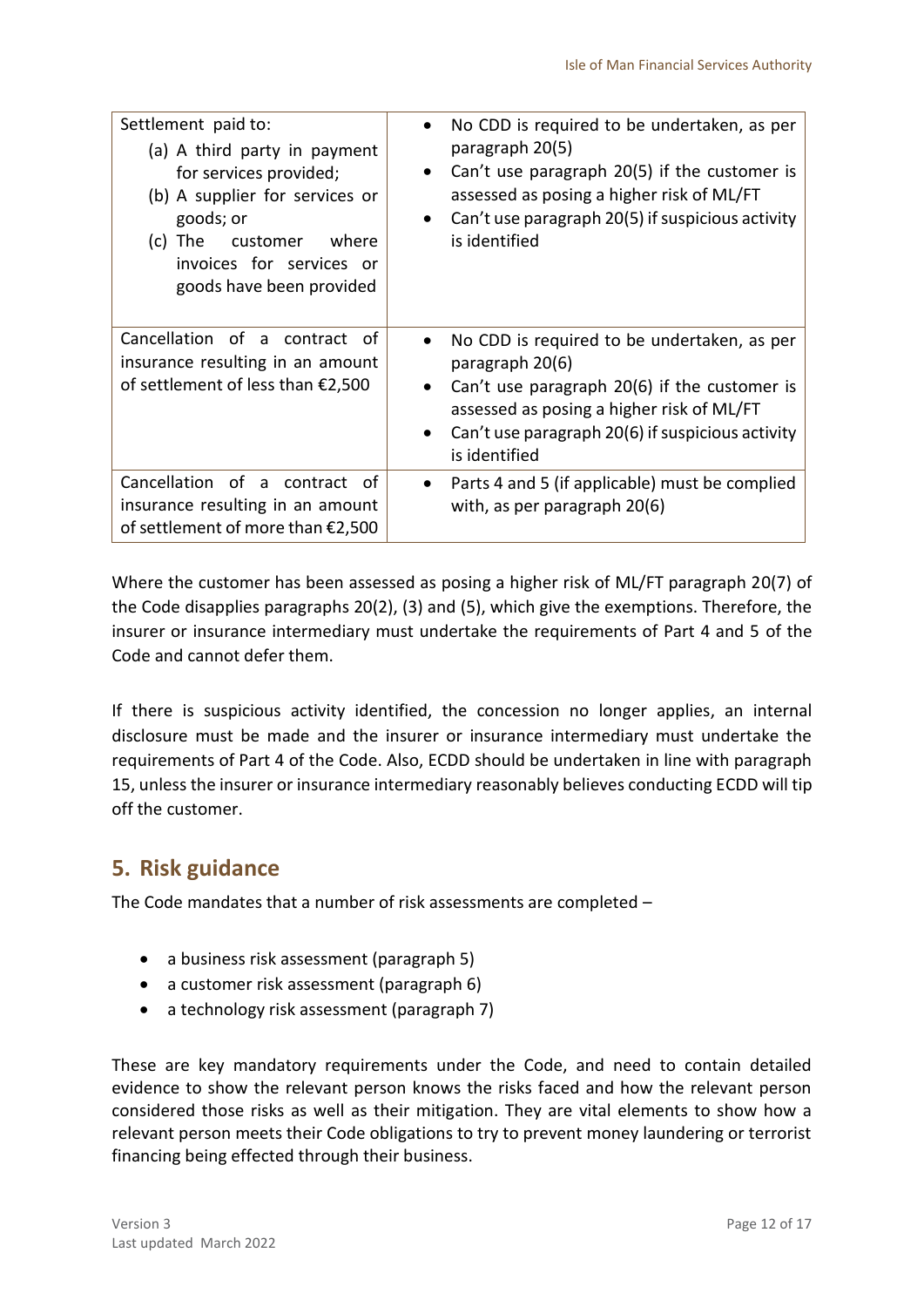The non-life insurance sector is broad and the ML/FT risks will vary for each business based on a wide range of factors such as the types of products and services they supply, their customers and delivery channels.

There are a number of different types of business in this sector, therefore this document covers some of the general risk factors common to the sector as a whole and then focusses on particular individual business types where necessary.

In order to complete the required risk assessments and keep them up-to-date vigilance should govern all aspects of an entity's dealings with its customers, including:

- onboarding;
- customer instructions;
- ongoing monitoring of the business relationship;
- payments out/settlement/third party settlement/assignments; and
- technology/security issues if there is an online element to the business relationship.

As noted above (and detailed in diagrams 1, 2 and 3) both the authorised insurer and the insurance manager as relevant persons for the purposes of the Code each must prepare an assessment of its exposure to ML/FT risk - this includes a Business risk assessment ("BRA"), and an assessment of the risk of ML/FT that a business relationship or one-off transaction poses for each of its customers (the Customer risk assessment ("CRA")).

The requirement of paragraph 6(3)(b) of the Code for the CRA to consider the nature, scale, complexity and location includes considering the specific activity that is being insured. This may require looking through arrangements (e.g. looking through a fronting insurer and considering the risks of the specific activity they are insuring).

A Technology risk assessment ("TRA") must also be carried out by each relevant person. If it is considered that there is no technology risk (either for the authorised insurer or the insurance manager) the considerations and conclusion should still be documented. The authorised insurer's TRA may be similar, or based upon, the TRA of its insurance manager. However, the authorised insurer must have its own distinct TRA, and clear consideration of the authorised insurer's own technological risk must take place.

It is common that an authorised insurer will delegate the completion of its BRA, TRA and its CRAs to its insurance manager. If this is the case this should be clearly documented in the agreement which sets out each party's responsibilities. Regardless of any outsourcing or delegation that takes place, the ultimate responsibility for ensuring compliance with the Code remains that of the relevant person.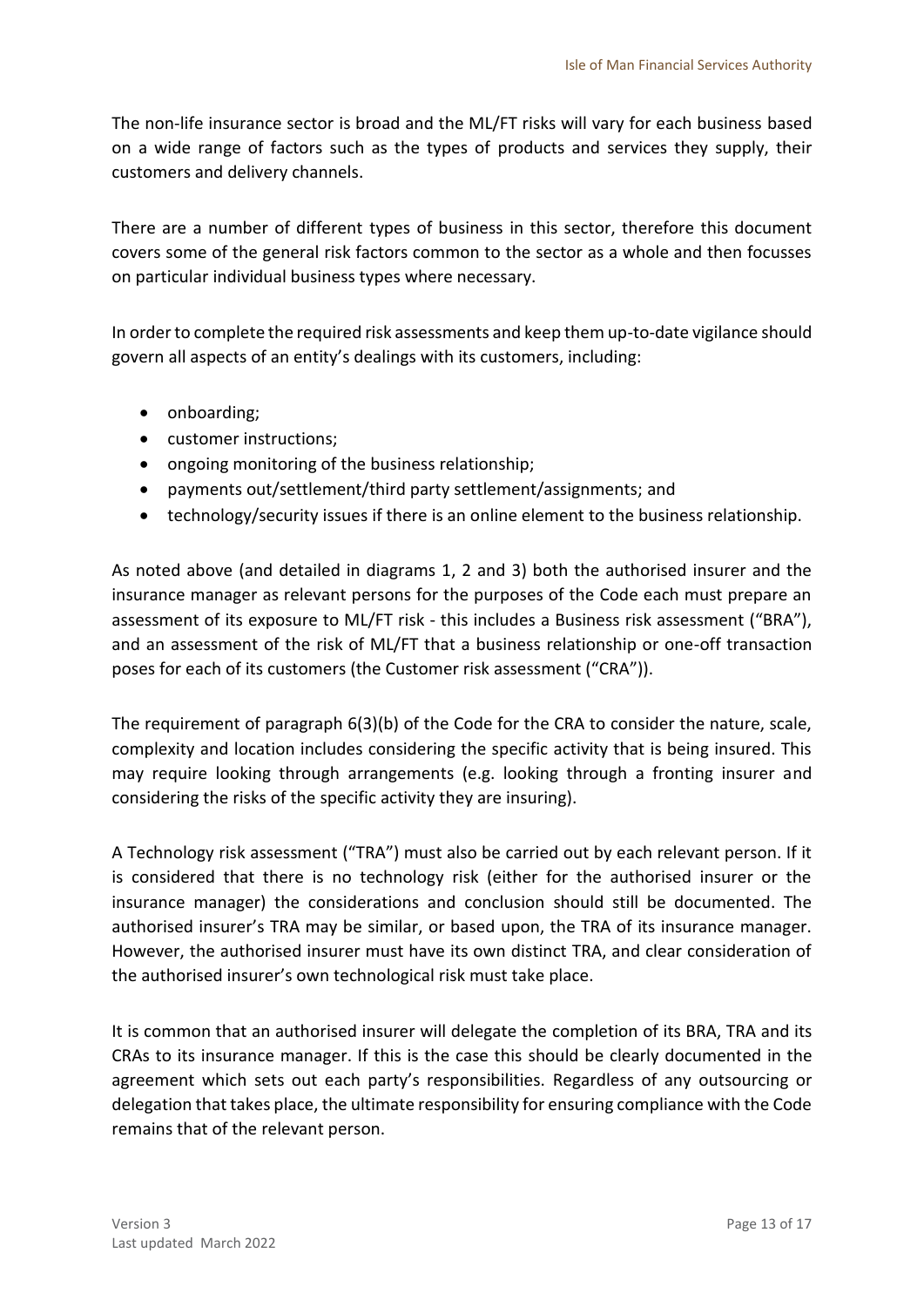#### **4 Procedures and controls**

(3) The ultimate responsibility for ensuring compliance with this Code is that of the relevant person, regardless of any outsourcing or reliance on third parties during the process.

The authorised insurer's BRA may be similar to, and could be based upon, the CRA that the insurance manager prepares in respect of the authorised insurer as its customer. However, the authorised insurer must have its own separately documented BRA which meets all the requirements of paragraph 5 of the Code.

#### <span id="page-13-0"></span>**5.1 General higher risk indicators**

As with the basic elements of a risk assessment, discussed in chapter 2 of the Handbook, the following activities may increase the risk of the relationship. Just because an activity / scenario is listed below it does not automatically make the relationship higher risk, the customer's rationale / nature / purpose of the business relationship etc. should be considered in all cases.

If a business is unable to obtain a satisfactory explanation from a customer in the event of the following situations, features, or activities, or any other features which cause it concerns, it should be determined whether this is suspicious or unusual activity. Please refer to chapter 5 of the Handbook for further details of the Island's suspicious activity reporting regime.

As stated in paragraph 13 of the Code:

#### **13 Ongoing monitoring**

(2) Where a relevant person identifies any unusual activity in the course of a business relationship or occasional transaction the relevant person must –

(a) perform appropriate scrutiny of the activity;

(b) conduct EDD in accordance with paragraph 15; and

(c) consider whether to make an internal disclosure.

(3) Where a relevant person identifies any suspicious activity in the course of a business relationship or occasional transaction the relevant person must –

(a) conduct EDD in accordance with paragraph 15 of the Code, unless the relevant person believes conducting EDD will tip off the customer; and (b) make an internal disclosure.

This list of higher risk indicators is by no means exhaustive, and relevant persons should be vigilant for any transactions where suspicion may be aroused and take appropriate measures.

- Applications from potential customers in jurisdictions where a comparable product could be provided "closer to home" and the reason for choosing the Isle of Man cannot be understood.
- Being asked to insure something that is not insurable, and where the rationale for the insurance cannot be understood.
- Customers looking to take out policies with values that appear inconsistent with their insurance needs.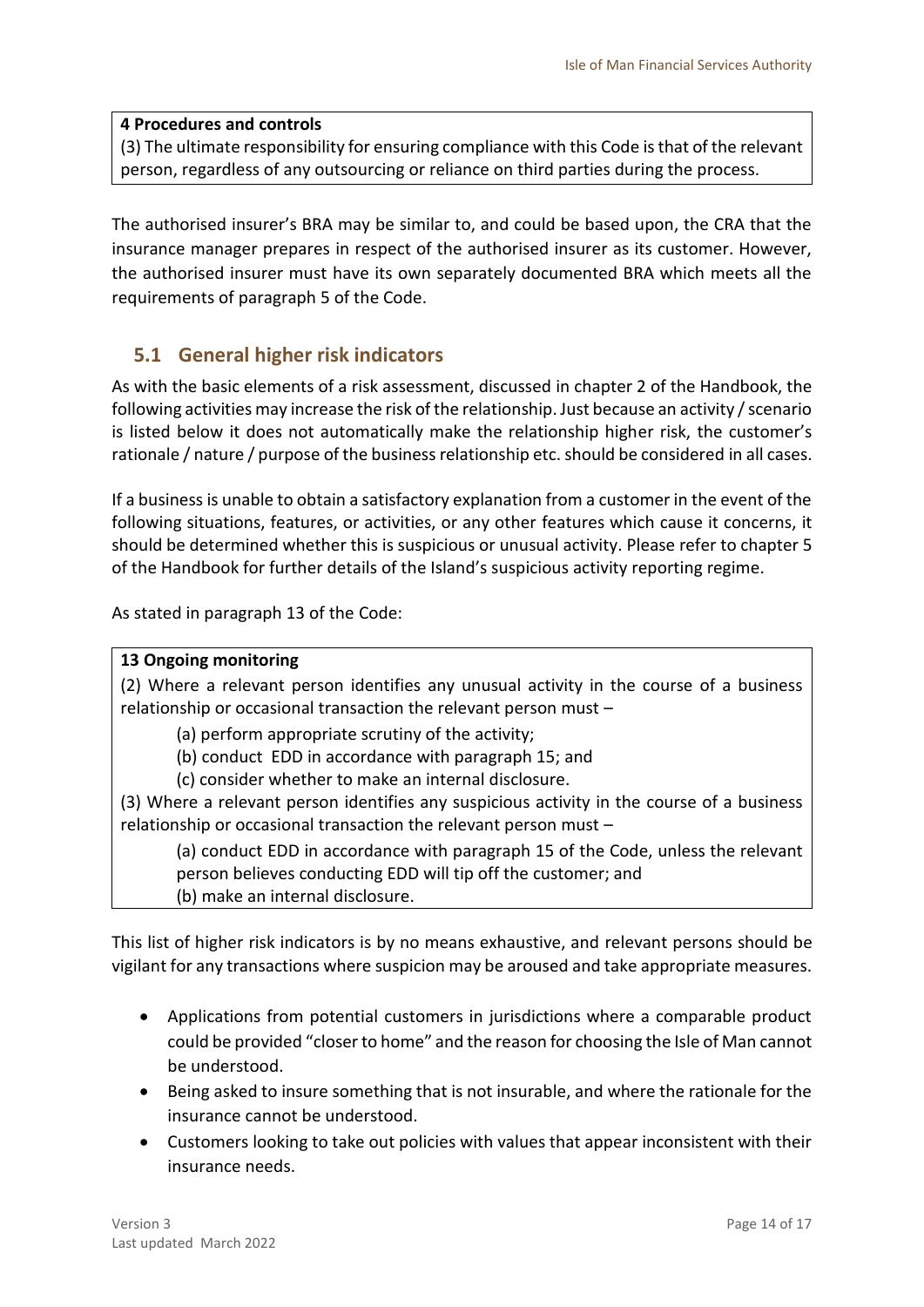- The customer acts in a hurry, does not analyse an offer, is not interested in charges and costs, chooses the most expensive offer, which may not be the most appropriate one.
- Acceptance of premiums that appear to exceed the customer's means or very unfavourable provisions or riders.
- Difficulties and delays in gaining CDD information and documentation.
- The relationship is controlled by a third party, or there are multiple indicators of third party deposits or payments.
- Overpayment of premiums and unwillingnessto take it for a next premium instalment.
- One or several overpayments of the policy followed by requests that any reimbursement be paid to a third party.
- A natural person paying premiums from the account of a legal person.
- Multiple payments of premiums from different accounts that do not exceed a reportable threshold.
- Atypical incidence of pre-payment of premiums.
- Large cash or other forms of anonymous transactions.
- Cancellation and request for the refund to be paid to a third party.
- Requests to cancel the insurance policy without a valid explanation.
- Unconditional acceptance of a lower amount of reimbursement.
- Reimbursement in a currency different to the original premium.
- Apparently legitimate claims which occur with abnormal regularity.
- A change of ownership/assignment of a policy just prior to a loss occurring.
- Claims requested to be paid to persons not naturally associated with the claim.
- Claims requested to be paid to persons other than the insured or third parties.
- Withdrawal of a claim when an insurer requests additional information.
- Transactions involving undisclosed parties.
- Customer places an unusual emphasis on the necessity for secrecy.
- Use of intermediate corporate vehicles or other structures that have no apparent rationale, that unnecessarily increase the complexity of ownership, or otherwise result in a lack of transparency.
- The company has new ownership and the background and appearance of the new owners does not harmonise with the company profile, or the financial activities of the customer suddenly changes after the change of ownership.
- Customers that are legal entities whose structure makes it difficult to identify the ultimate beneficial owner.
- Sudden changes in the activity of the customer that are unusual and not in line with their known profile.

#### <span id="page-14-0"></span>**5.2 Higher risk matters**

Paragraph 15(5) of the Code mandates certain circumstances where a customer must be assessed as posing a higher risk. Apart from these matters the Authority does not generally mandate which customer or sectors must be viewed as higher risk. The Authority does not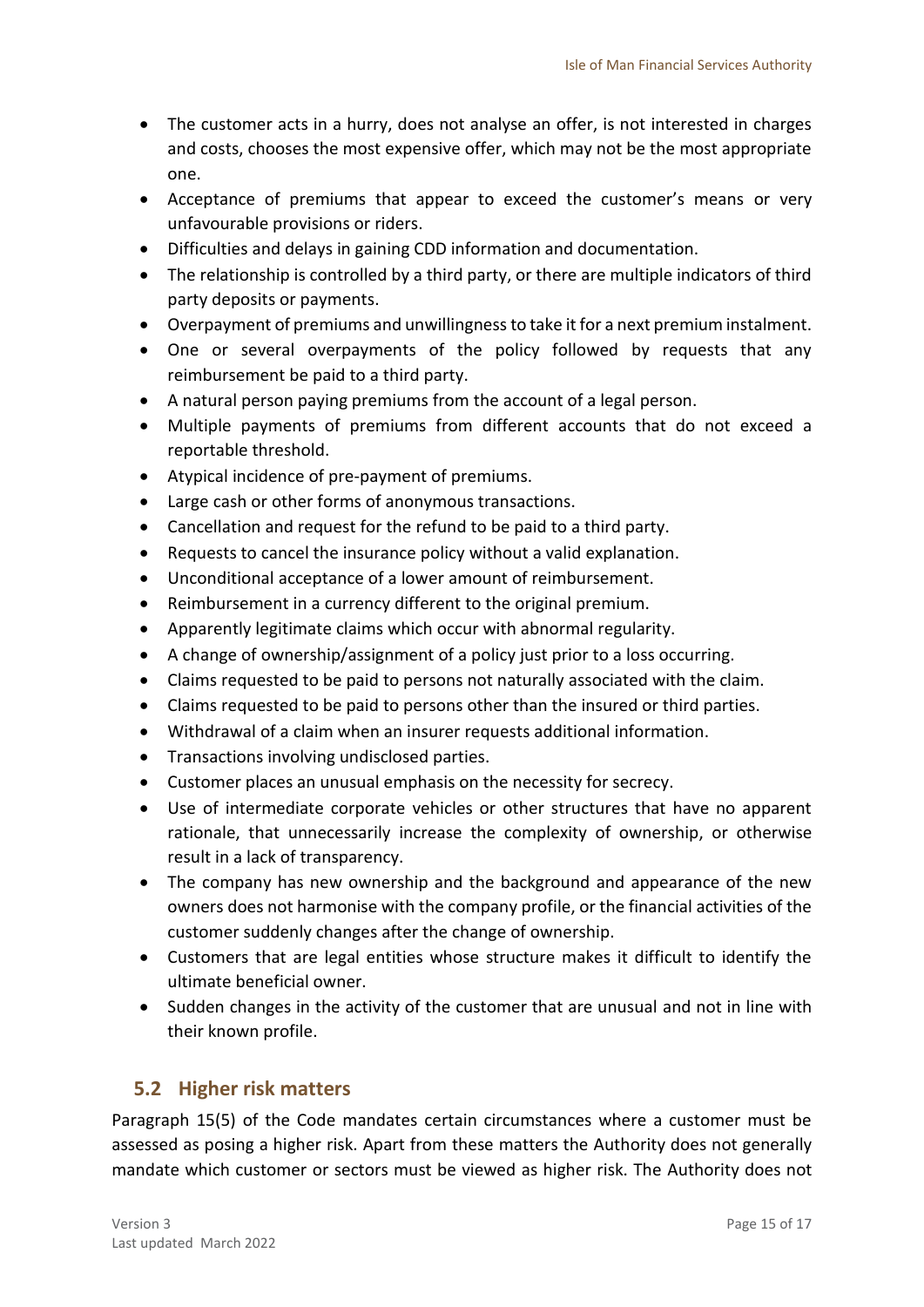have any objection to a regulated entity having higher risk customers provided that they have been adequately risk rated in accordance with the regulated entity's procedures and any mitigating factors have been documented.

As per paragraph 15(3) of the Code relevant persons must conduct Enhanced Due Diligence where a customer has been assessed as posing a higher risk of ML/FT.

Further information about the customer risk assessment and the treatment of higher risk customers can be found in the Handbook.

## <span id="page-15-0"></span>**6. Kidnap, ransom and cyber insurance**

The payment of a ransom (whether paid in fiat or virtual currencies generates proceeds of crime), and these proceeds may be used for terrorist of proliferation financing. The FATF report into [Organised Maritime Piracy and Related Kidnapping for Ransom](http://www.fatf-gafi.org/publications/methodsandtrends/documents/organisedmaritimepiracyandrelatedkidnappingforransom.html) (2011) notes that when there is advanced notification to the relevant authority of a ransom payment this can greatly assist in the investigation. Conversely, when payments are not reported this can make it difficult to track the funds and determine how they are laundered or used, especially if the ransom is paid in cash. It is important that registered persons comply with the Code requirements in relation to external disclosures if they are involved in a ransom payment. Relevant persons should be aware that the payment of a ransom is illegal in some jurisdictions.

## <span id="page-15-1"></span>**7. Assignments and transfer of ownership**

When a policy is assigned the assignee becomes the customer and the requirements of Part 4 and 5 of the Code (if applicable) must be complied with.

## <span id="page-15-2"></span>**8. Cooling off/cancellation periods**

Where a customer takes up the right to decline to proceed with a contract during a cooling off or cancellation period (where this is permitted by the prevailing regulations and rules under which the contract was sold), the circumstances surrounding the request to cancel must be considered and if they are viewed as suspicious then this suspicion must be reported. That being the case, suspicion reporting procedures should be followed as set out in chapter 5 of the Handbook.

Further information about making payments out can be found at section 10 of this document.

## <span id="page-15-3"></span>**9. Beneficial Ownership and control**

The Code's definition of beneficial owner differs from the definition in the [Beneficial](https://legislation.gov.im/cms/)  [Ownership Act 2017](https://legislation.gov.im/cms/) and the definition of controller in the [Insurance Act 2008.](https://legislation.gov.im/cms/)